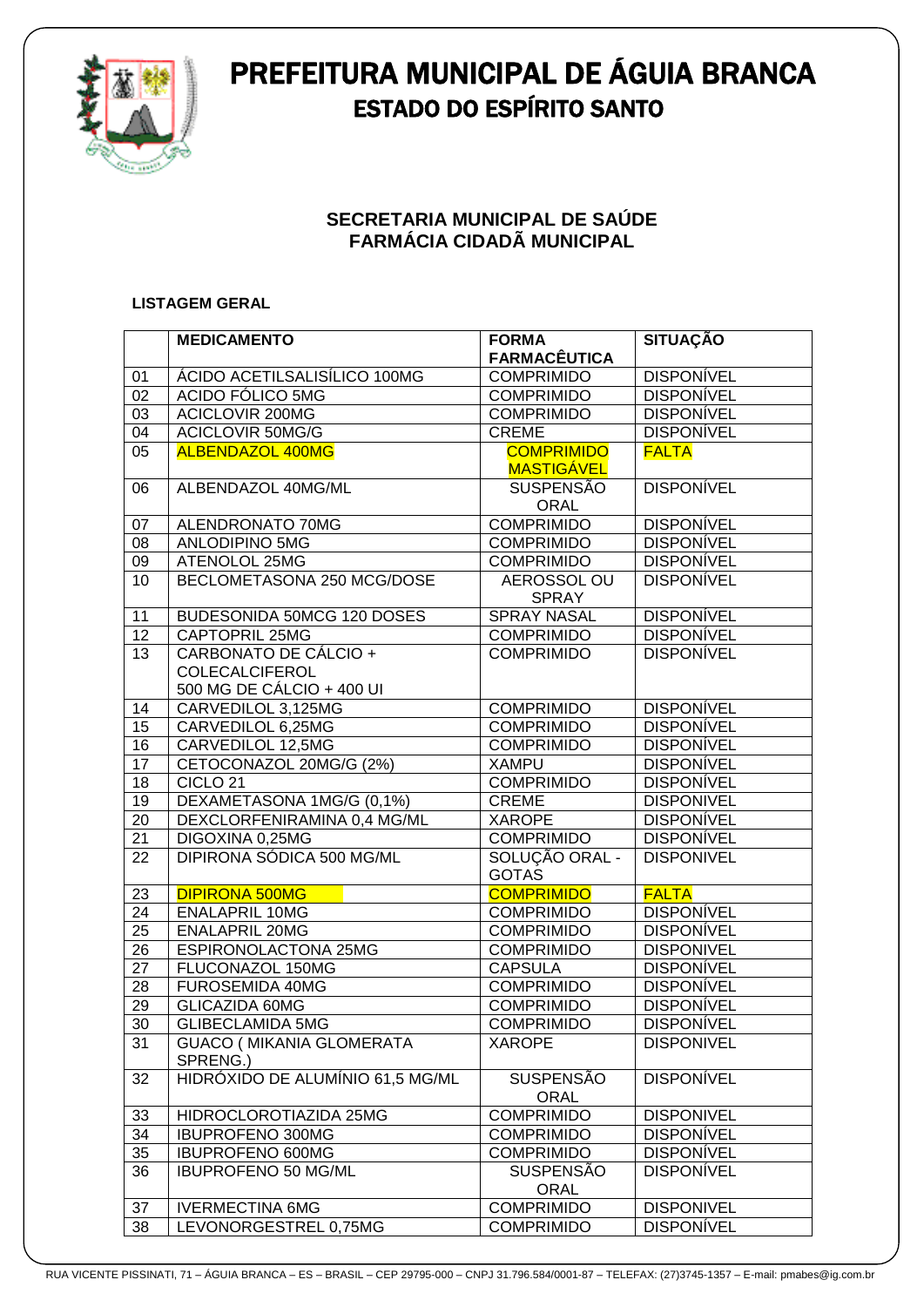

| 39              | LEVOTIROXINA 25MCG                | <b>COMPRIMIDO</b>    | <b>DISPONÍVEL</b> |
|-----------------|-----------------------------------|----------------------|-------------------|
| 40              | LEVOTIROXINA 50MCG                | <b>COMPRIMIDO</b>    | <b>DISPONÍVEL</b> |
| 41              | LEVOTIROXINA 100MCG               | <b>COMPRIMIDO</b>    | <b>DISPONÍVEL</b> |
| 42              | <b>LORATADINA 10 MG</b>           | <b>COMPRIMIDO</b>    | <b>DISPONÍVEL</b> |
| 43              | LORATADINA 1 MG/ML                | <b>SUSPENSÃO</b>     | <b>DISPONÍVEL</b> |
|                 |                                   | <b>ORAL</b>          |                   |
| 44              | <b>LOSARTANA 50MG</b>             | <b>COMPRIMIDO</b>    | <b>FALTA</b>      |
| 45              | MEDROXIPROGESTERONA 150MG         | <b>SOLUÇÃO</b>       | <b>DISPONÍVEL</b> |
|                 | (INJETÁVEL) (TRIMESTRAL)          | <b>INJETÁVEL</b>     |                   |
| 46              | METFORMINA 500MG                  | <b>COMPRIMIDO</b>    | <b>DISPONÍVEL</b> |
| 47              | METFORMINA 850MG                  | <b>COMPRIMIDO</b>    | <b>DISPONÍVEL</b> |
| 48              | METILDOPA 250MG                   | <b>COMPRIMIDO</b>    | <b>DISPONÍVEL</b> |
| 49              | METOCLOPRAMIDA 10MG               | <b>COMPRIMIDO</b>    | <b>DISPONÍVEL</b> |
| 50              | METOPROLOL 25MG                   | <b>COMPRIMIDO</b>    | <b>DISPONÍVEL</b> |
| 51              | METOPROLOL 50MG                   | <b>COMPRIMIDO</b>    | <b>DISPONÍVEL</b> |
| $\overline{52}$ | MICONAZOL 2% (20 MG/G)            | <b>CREME</b>         | <b>DISPONÍVEL</b> |
|                 |                                   | <b>DERMATOLÓGICO</b> |                   |
| 53              | MICONAZOL 2% (20 MG/G)            | <b>CREME VAGINAL</b> | <b>DISPONÍVEL</b> |
| 54              | NIFEDIPINO 10MG                   | <b>COMPRIMIDO</b>    | <b>DISPONÍVEL</b> |
| 55              | NISTATINA 100.000 UI/ML           | <b>SUSPENSÃO</b>     | <b>DISPONÍVEL</b> |
|                 |                                   | <b>ORAL</b>          |                   |
| 56              | <b>NOREGINA</b>                   | <b>INJETAVEL</b>     | <b>DISPONÍVEL</b> |
|                 | (NORETISTERONA+ESTRADIOL)         |                      |                   |
|                 | (INJETÁVEL)                       |                      |                   |
| 57              | ONDANSETRONA 4MG                  | <b>COMPRIMIDO</b>    | <b>DISPONIVEL</b> |
| 58              | NORETISTERONA 0,35MG COMP.        | <b>COMPRIMIDO</b>    | <b>DISPONIVEL</b> |
| 59              | <b>OMEPRAZOL 20MG</b>             | <b>CAPSULA</b>       | <b>FALTA</b>      |
| 60              | PARACETAMOL 500MG                 | <b>COMPRIMIDO</b>    | <b>DISPONÍVEL</b> |
| 61              | PARACETAMOL 200 MG/ML             | SOLUÇÃO ORAL         | <b>DISPONIVEL</b> |
| 62              | FOSFATO SÓDICO DE PREDNISOLONA    | SOLUÇÃO ORAL         | <b>DISPONÍVEL</b> |
|                 | 4,02 MG/ML (EQUIVALENTE A 3 MG/ML |                      |                   |
|                 | DE PREDNISOLONA)                  |                      |                   |
| 63              | PREDNISONA 20MG                   | <b>COMPRIMIDO</b>    | <b>DISPONIVEL</b> |
| 64              | PREDNISONA 5MG                    | <b>COMPRIMIDO</b>    | <b>DISPONÍVEL</b> |
| 65              | PERMAGANATO DE POTÁSSIO 100MG     | <b>COMPRIMIDO</b>    | <b>DISPONÍVEL</b> |
| 66              | LEVODOPA + BENSERAZIDA 200 MG +   | <b>COMPRIMIDO</b>    | <b>DISPONÍVEL</b> |
|                 | 50 MG                             |                      |                   |
| 67              | PROPRANOLOL 40MG                  | <b>COMPRIMIDO</b>    | <b>DISPONÍVEL</b> |
| 68              | SINVASTATINA 20MG                 | <b>COMPRIMIDO</b>    | <b>DISPONÍVEL</b> |
| 69              | SINVASTATINA 40MG                 | <b>COMPRIMIDO</b>    | <b>DISPONÍVEL</b> |
| 70              | SAIS PARA REIDRATAÇÃO ORAL        | PÓ PARA              | <b>DISPONÍVEL</b> |
|                 | (CLORETO DE SÓDIO, GLICOSE        | SOLUÇÃO ORAL         |                   |
|                 | ANIDRA, CLORETO DE POTÁSSIO,      |                      |                   |
|                 | CITRATO DE SÓDIO DI-HIDRATADO     |                      |                   |
| 71              | <b>SULFATO FERROSO 40MG</b>       | <b>COMPRIMIDO</b>    | <b>FALTA</b>      |
| 72              | SULFATO FERROSO 25 MG/ML          | SOLUÇÃO ORAL         | <b>DISPONÍVEL</b> |
| 73              | <b>VERAPAMIL 80MG</b>             | <b>COMPRIMIDO</b>    | <b>DISPONÍVEL</b> |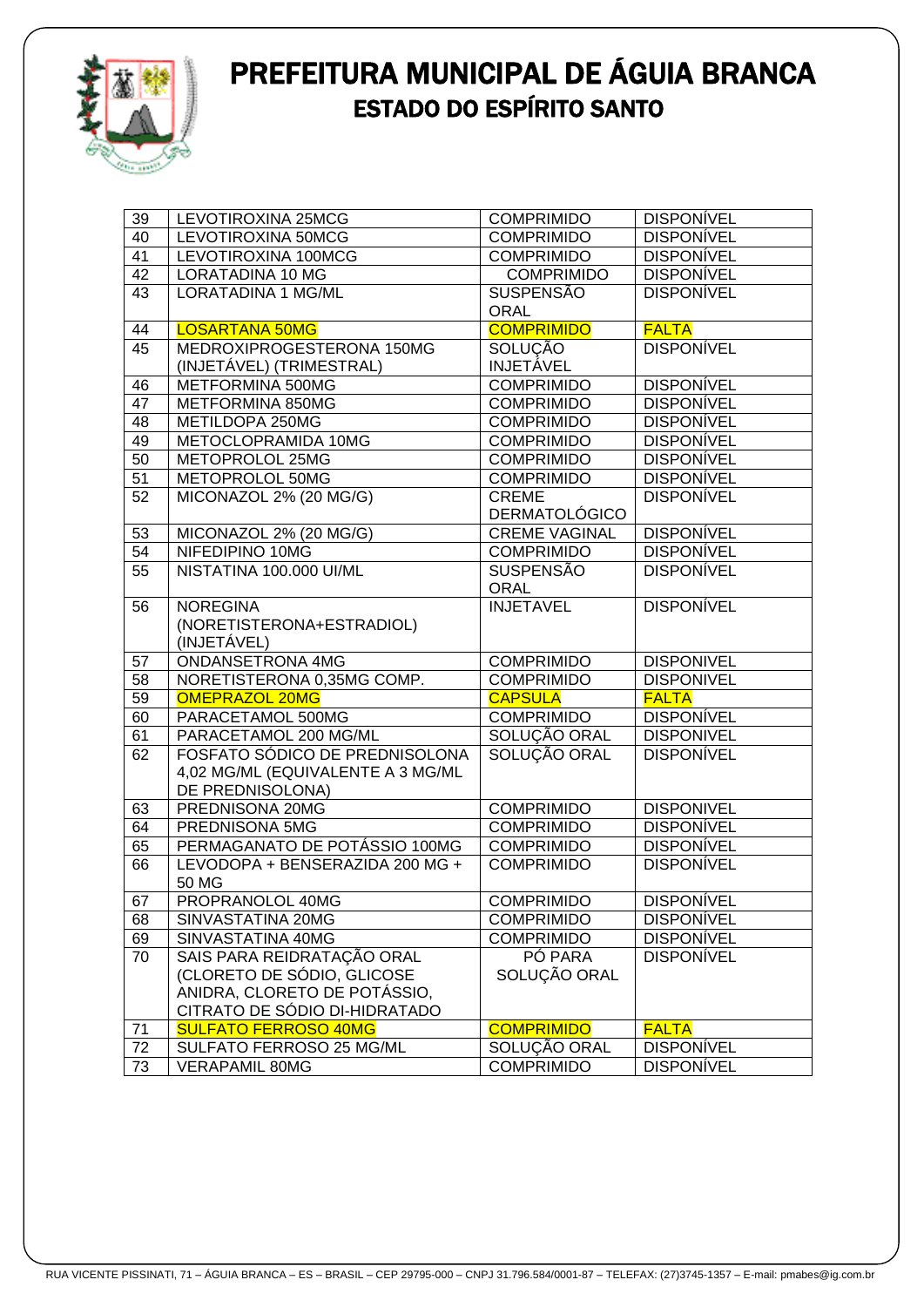

#### **CONTROLADOS – RDC 344/98**

|    | <b>MEDICAMENTO</b>                            | <b>FORMA</b><br><b>FARMACÊUTICA</b> | <b>SITUAÇÃO</b>   |
|----|-----------------------------------------------|-------------------------------------|-------------------|
| 01 | AMITRIPTILINA 25MG                            | <b>COMPRIMIDO</b>                   | <b>DISPONÍVEL</b> |
| 02 | <b>BIPERIDENO 2MG</b>                         | <b>COMPRIMIDO</b>                   | <b>DISPONIVEL</b> |
| 03 | CARBAMAZEPINA 200MG                           | <b>COMPRIMIDO</b>                   | <b>DISPONIVEL</b> |
| 04 | CARBAMAZEPINA SUSP. 20MG/ML<br>FRASCO C/100ML | <b>SUSPENSÃO</b>                    | <b>DISPONIVEL</b> |
| 05 | <b>CLONAZEPAM GOTAS FRASCO</b><br>C/20ML      | SOLUÇÃO ORAL                        | <b>DISPONÍVEL</b> |
| 06 | DIAZEPAM 5MG                                  | <b>COMPRIMIDO</b>                   | <b>FALTA</b>      |
| 07 | <b>DIAZEPAM 10MG</b>                          | <b>COMPRIMIDO</b>                   | <b>DISPONÍVEL</b> |
| 08 | FENITOÍNA 100MG                               | <b>COMPRIMIDO</b>                   | <b>DISPONÍVEL</b> |
| 09 | FENOBARBITAL 100MG                            | <b>COMPRIMIDO</b>                   | <b>DISPONÍVEL</b> |
| 10 | FENOBARBITAL GOTAS FRASCO                     | SOLUÇÃO ORAL                        | <b>DISPONÍVEL</b> |
|    | C/20ML                                        |                                     |                   |
| 11 | FLUOXETINA 20MG                               | <b>CÁPSULA</b>                      | <b>DISPONÍVEL</b> |
| 12 | <b>HALOPERIDOL 1MG</b>                        | <b>COMPRIMIDO</b>                   | <b>DISPONIVEL</b> |
| 13 | <b>HALOPERIDOL 5MG</b>                        | <b>COMPRIMIDO</b>                   | <b>DISPONÍVEL</b> |
| 14 | <b>SERTRALINA 50MG</b>                        | <b>CAPSULA</b>                      | <b>DISPONÍVEL</b> |
| 15 | VALPROATO DE SÓDIO 250MG                      | <b>COMPRIMIDO</b>                   | <b>DISPONIVEL</b> |
| 16 | VALPROATO DE SÓDIO 50MG/ML                    | <b>SUSPENSÃO</b>                    | <b>DISPONIVEL</b> |
|    | FRASCO C/100ML                                |                                     |                   |
| 17 | <b>CLONAZEPAM 2MG</b>                         | <b>COMPRIMIDO</b>                   | <b>DISPONIVEL</b> |

#### **ANTIBIÓTICOS – RDC 20/2011**

|    | <b>MEDICAMENTO</b>                                                | <b>FORMA</b><br><b>FARMACÊUTICA</b>               | <b>SITUAÇÃO</b>   |
|----|-------------------------------------------------------------------|---------------------------------------------------|-------------------|
| 01 | AMOXICILINA 500MG                                                 | <b>CÁPSULA</b>                                    | <b>DISPONÍVEL</b> |
| 02 | <b>AMOXICILINA 250MG/5ML - 60ML</b>                               | <b>PÓ PARA</b><br><b>SUSPENSÃO</b><br><b>ORAL</b> | <b>FALTA</b>      |
| 03 | AMOXICILINA 250MG + CLAVULONATO<br>DE POTÁSSIO 62,5MG/5ML - 100ML | <b>SUSPENSÃO</b>                                  | <b>DISPONÍVEL</b> |
| 04 | AZITROMICINA 500MG                                                | <b>COMPRIMIDO</b>                                 | <b>DISPONÍVEL</b> |
| 05 | AZITROMICINA 200MG/5ML                                            | PÓ PARA<br><b>SUSPENSÃO</b><br><b>ORAL</b>        | <b>DISPONÍVEL</b> |
| 06 | CEFALEXINA 500MG                                                  | <b>DRAGEA</b>                                     | <b>DISPONÍVEL</b> |
| 07 | <b>CEFALEXINA 50MG/ML</b>                                         | <b>SUSPENSÃO</b>                                  | <b>DISPONÍVEL</b> |
| 08 | CIPROFLOXACINO 500MG                                              | <b>COMPRIMIDO</b>                                 | <b>DISPONÍVEL</b> |
| 09 | METRONIDAZOL 100MG/G                                              | <b>CREME</b><br><b>VAGINAL</b>                    | <b>DISPONÍVEL</b> |
| 10 | METRONIDAZOL 250MG                                                | <b>COMPRIMIDO</b>                                 | <b>DISPONÍVEL</b> |
| 11 | BENZOILMETRONIDAZOL 40 MG/ML                                      | <b>SUSPENSÃO</b><br>ORAL                          | <b>DISPONIVEL</b> |
| 12 | NEOMICINA 5MG + BACITRACINA<br>250UI/G                            | <b>POMADA</b>                                     | <b>DISPONÍVEL</b> |
| 13 | SULFAMETOXAZOL 400MG +<br>TRIMETOPRIMA 80MG                       | <b>COMPRIMIDO</b>                                 | <b>DISPONÍVEL</b> |
| 14 | <b>SULFAMETOXAZOL 40MG/ML +</b><br><b>TRIMETOPRIMA 8MG/ML</b>     | <b>SUSPENSÃO</b><br>ORAL                          | <b>FALTA</b>      |
| 15 | SULFADIAZINA DE PRATA 10 MG/G                                     | <b>CREME</b>                                      | <b>DISPONÍVEL</b> |